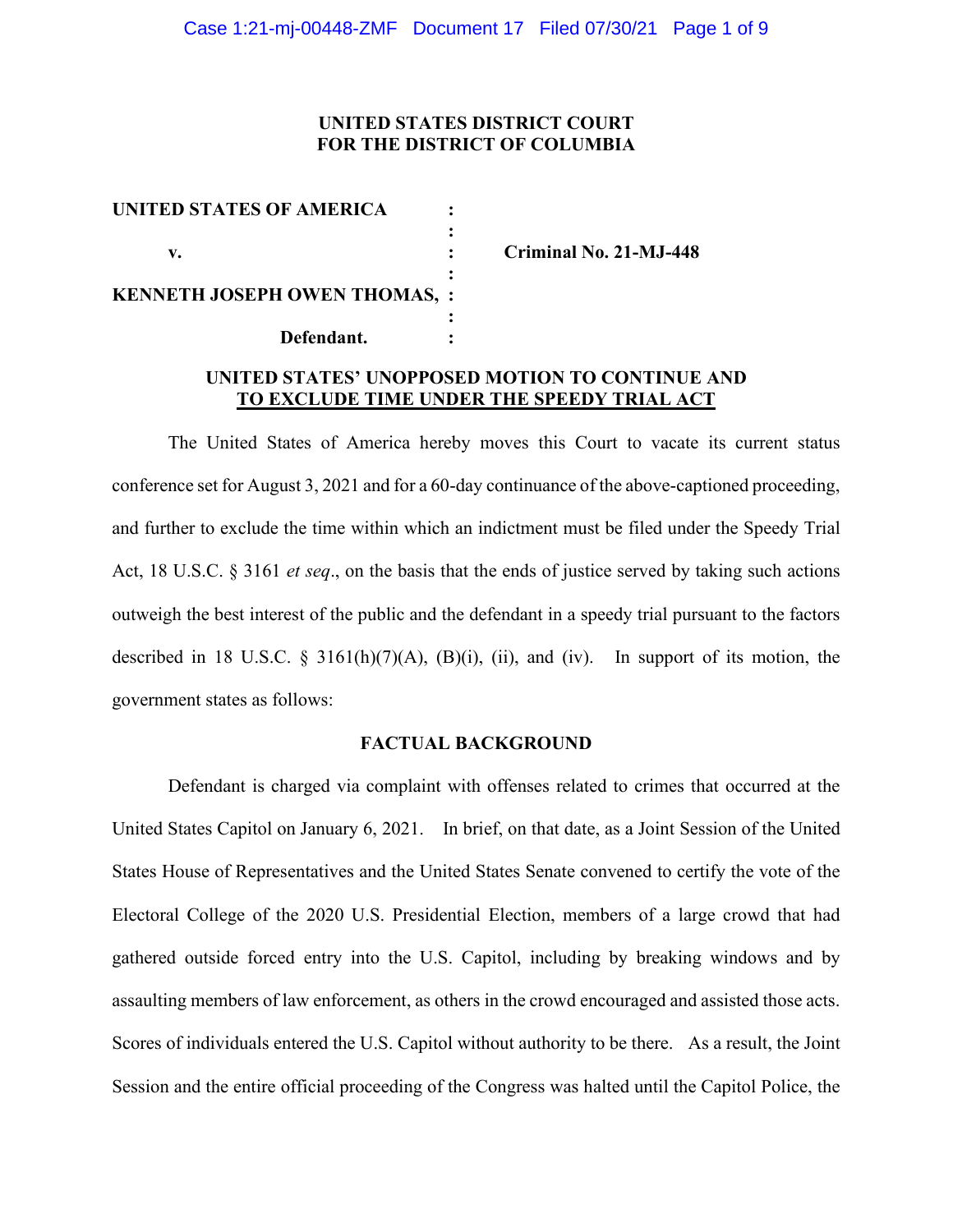## Case 1:21-mj-00448-ZMF Document 17 Filed 07/30/21 Page 2 of 9

Metropolitan Police Department, and other law enforcement agencies from the city and surrounding region were able to clear the Capitol of hundreds of unlawful occupants and ensure the safety of elected officials. This event in its entirety is hereinafter referred to as the "Capitol Attack."

The investigation and prosecution of the Capitol Attack will likely be one of the largest in American history, both in terms of the number of defendants prosecuted and the nature and volume of the evidence. Over 500 individuals have been charged in connection with the Capitol Attack. The investigation continues and the government expects that at least one hundred additional individuals will be charged. While most of the cases have been brought against individual defendants, the government is also investigating conspiratorial activity that occurred prior to and on January 6, 2021. The spectrum of crimes charged and under investigation in connection with the Capitol Attack includes (but is not limited to) trespass, engaging in disruptive or violent conduct in the Capitol or on Capitol grounds, destruction of government property, theft of government property, assaults on federal and local police officers, firearms offenses, civil disorder, obstruction of an official proceeding, possession and use of destructive devices, and conspiracy.

Defendants charged and under investigation come from throughout the United States, and a combined total of over 900 search warrants have been executed in almost all fifty states and the District of Columbia. Multiple law enforcement agencies were involved in the response to the Capitol Attack, which included officers and agents from U.S. Capitol Police, the District of Columbia Metropolitan Police Department, the Federal Bureau of Investigation, the Department of Homeland Security, the Bureau of Alcohol, Tobacco, Firearms and Explosives, the United States Secret Service, the United States Park Police, the Virginia State Police, the Arlington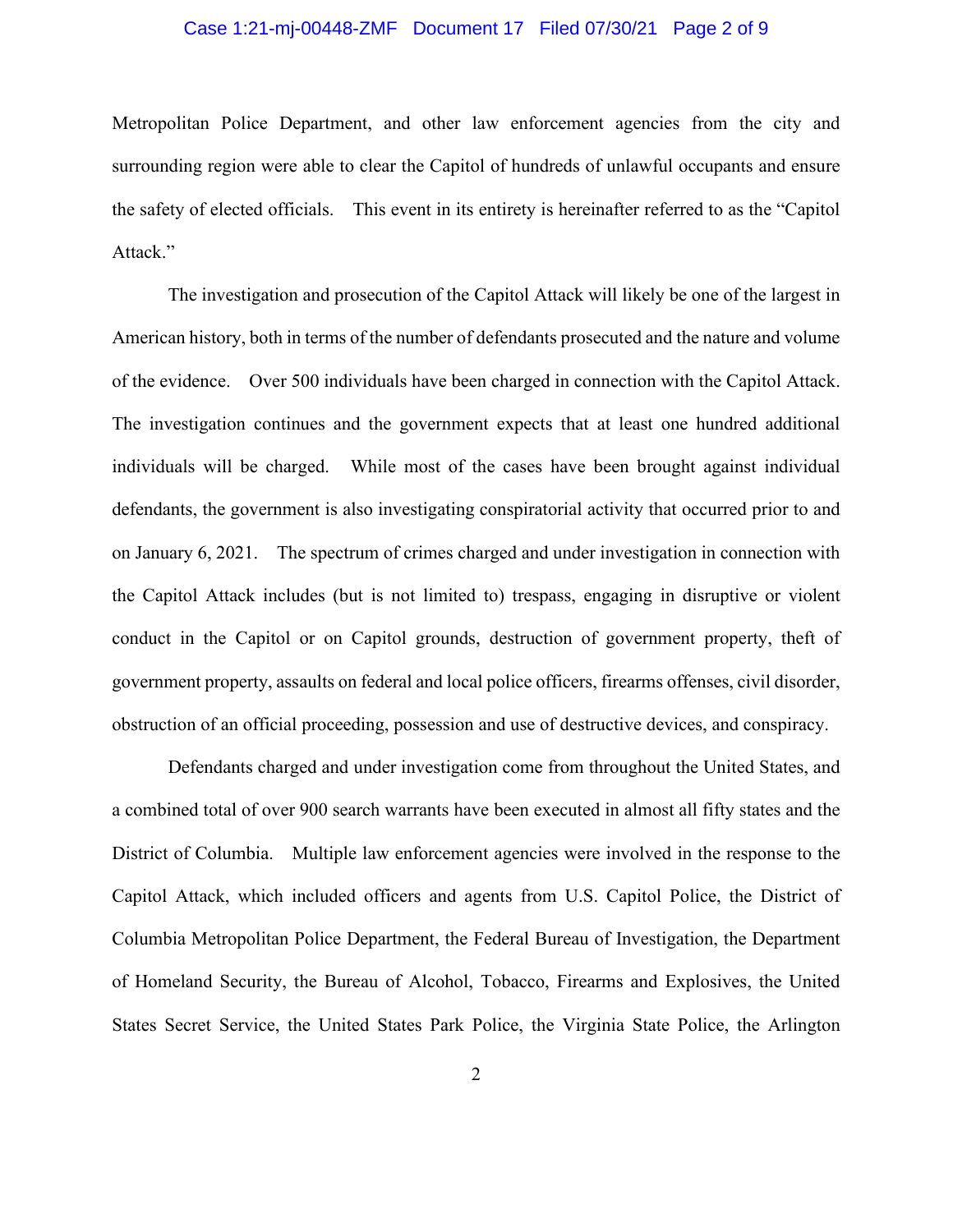#### Case 1:21-mj-00448-ZMF Document 17 Filed 07/30/21 Page 3 of 9

County Police Department, the Prince William County Police Department, the Maryland State Police, the Montgomery County Police Department, the Prince George's County Police Department, and the New Jersey State Police. Documents and evidence accumulated in the Capitol Attack investigation thus far include: (a) more than 15,000 hours of surveillance and bodyworn camera footage from multiple law enforcement agencies; (b) approximately 1,600 electronic devices; (c) the results of hundreds of searches of electronic communication providers; (d) over 210,000 tips, of which a substantial portion include video, photo and social media; and (e) over 80,000 reports and 93,000 attachments related to law enforcement interviews of suspects and witnesses and other investigative steps. As the Capitol Attack investigation is still on-going, the number of defendants charged and the volume of potentially discoverable materials will only continue to grow. In short, even in cases involving a single defendant, the volume of discoverable materials is likely to be significant.

The United States is aware of and takes seriously its obligations pursuant to Federal Rule of Criminal Procedure 16 and Local Criminal Rule 5.1(a), the provisions of *Brady v. Maryland*, 373 U.S. 83, 87 (1963), *Giglio v. United States*, 405 U.S. 150, 153-54 (1972), and the Jencks Act, 18 U.S.C. § 3500. Accordingly, the government, in consultation with the Federal Public Defender, is developing a comprehensive plan for handling, tracking, processing, reviewing and producing discovery across the Capitol Attack cases. Under the plan, the discovery most directly and immediately related to pending charges in cases involving detained defendants will be provided within the next thirty to sixty days. Cases that do not involve detained defendants will follow thereafter. Such productions will also be supplemented on an on-going basis. In the longer term, the plan will include a system for storing, organizing, searching, producing and/or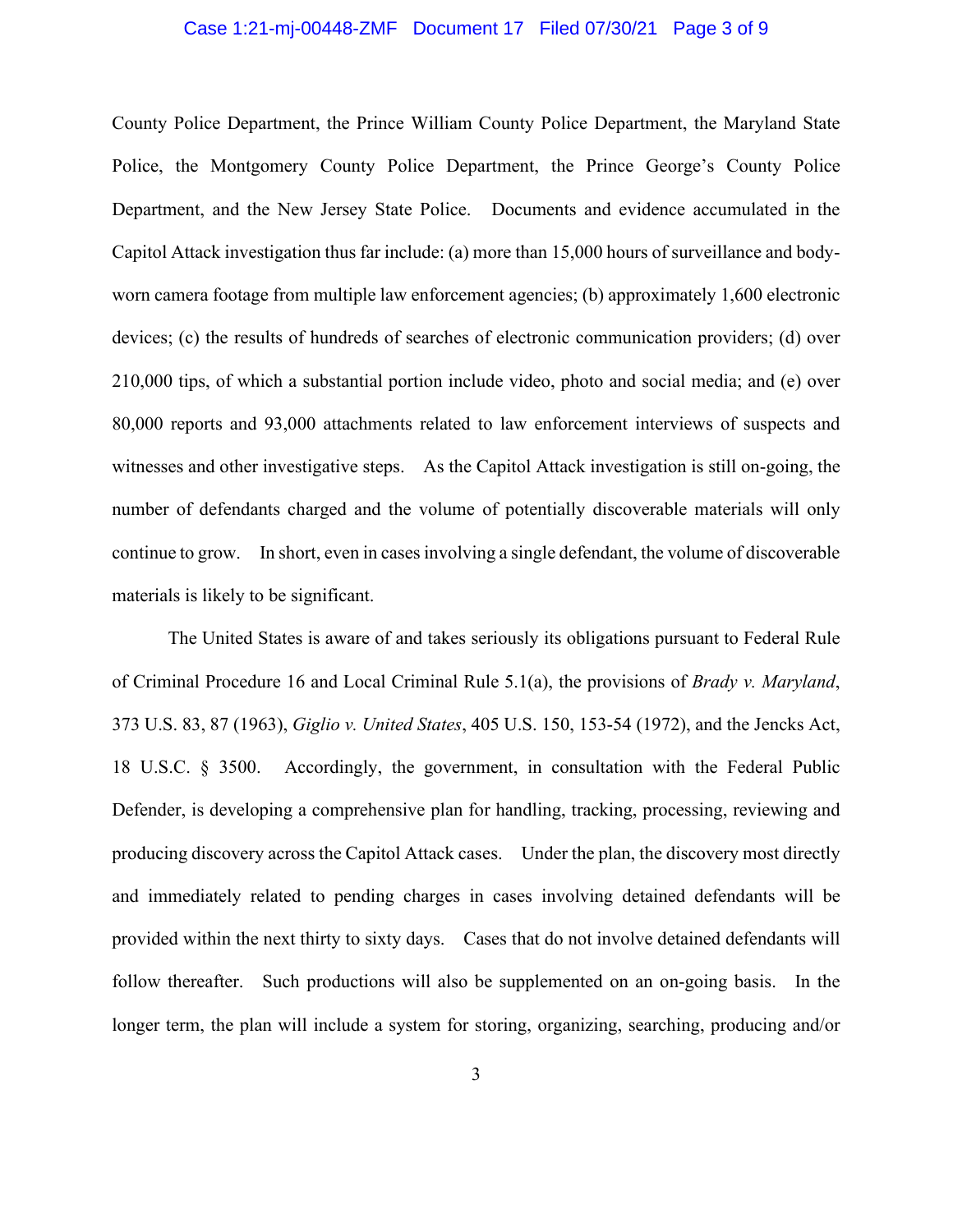### Case 1:21-mj-00448-ZMF Document 17 Filed 07/30/21 Page 4 of 9

making available voluminous materials such as those described above in a manner that is workable for both the government and hundreds of defendants. This latter portion of the plan will require more time to develop and implement, including further consultation with the Federal Public Defender.

Defendant in this case is charged with 18 U.S.C § 111(a), Assaulting, Resisting, or Impeding Certain Officers or Employees (with physical contact); 18 U.S.C. § 231(a)(3), Obstruction of Law Enforcement During Civil Disorder; 18 U.S.C. § 1752(a)(1), (2), and (4) and (b)(2), Knowingly Entering or Remaining in any Restricted Building or Grounds Without Lawful Authority, Disorderly and Disruptive Conduct in a Restricted Building or Grounds, and Knowingly Committing an Act of Physical Violence in any Restricted Building or Grounds; 40 U.S.C. § 5104(e)(2)(F), Engaging in Physical Violence on Capitol Grounds. Defendant was observed on January 6, 2021 on the west side of the Capitol building pushing and fighting with officers. The government will be providing defense counsel with much of its preliminary discovery in the next 5 days.

#### **ARGUMENT**

Pursuant to the Speedy Trial Act, an indictment charging an individual with the commission of an offense generally must be filed within thirty days from the date on which such individual was arrested or served with a summons in connection with such charges. 18 U.S.C. § 3161(a). Further, as a general matter, in any case in which a plea of not guilty is entered, a defendant charged in an information or indictment with the commission of an offense must commence within seventy days from the filing date (and making public) of the information or indictment, or from the date the defendant has appeared before a judicial officer of the court in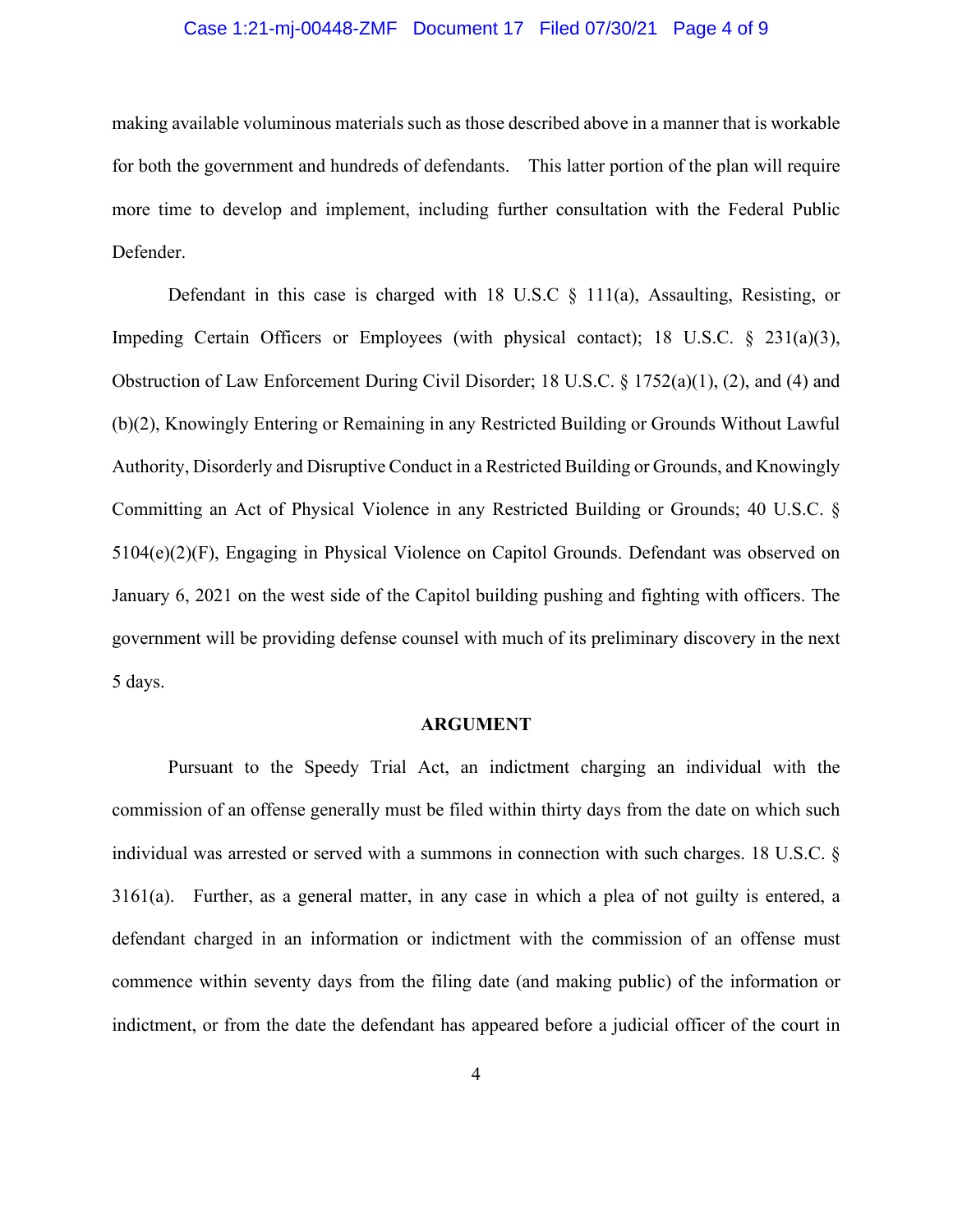## Case 1:21-mj-00448-ZMF Document 17 Filed 07/30/21 Page 5 of 9

which such charge is pending, whichever date last occurs. 18 U.S.C. § 3161(c)(1).

Section 3161(h) of the Speedy Trial Act sets forth certain periods of delay which the Court must exclude from the computation of time within which an indictment must be filed. As is relevant to this motion for a continuance, pursuant to subsection  $(h)(7)(A)$ , the Court must exclude:

Any period of delay resulting from a continuance granted by any judge on his own motion or at the request of the defendant or his counsel or at the request of the attorney for the Government, if the judge granted such continuance on the basis of his findings that the ends of justice served by taking such action outweigh the best interest of the public and the defendant in a speedy trial.

18 U.S.C. § 3161(h)(7)(A). This provision further requires the Court to set forth its reasons for finding that that any ends-of-justice continuance is warranted. *Id.* Subsection (h)(7)(B) sets forth a non-exhaustive list factors that the Court must consider in determining whether to grant an ends-of-justice continuance, including:

- (i) Whether the failure to grant such a continuance in the proceeding would be likely to make a continuation of such proceeding impossible, or result in a miscarriage of justice.
- (ii) Whether the case is so unusual or so complex, due to the number of defendants, the nature of the prosecution, or the existence of novel questions of fact or law, that it is unreasonable to expect adequate preparation for pretrial proceedings or for the trial itself within the time limits established by this section. . . .
- (iv) Whether the failure to grant such a continuance in a case which, taken as a whole, is not so unusual or so complex as to fall within clause (ii), would deny the defendant reasonable time to obtain counsel, would unreasonably deny the defendant or the Government continuity of counsel, or would deny counsel for the defendant or the attorney for the Government the reasonable time necessary for effective preparation, taking into account the exercise of due diligence.

18 U.S.C. § 3161(h)(7)(B)(i)(ii) and (iv). Importantly, "[i]n setting forth the statutory factors that

justify a continuance under subsection (h)(7), Congress twice recognized the importance of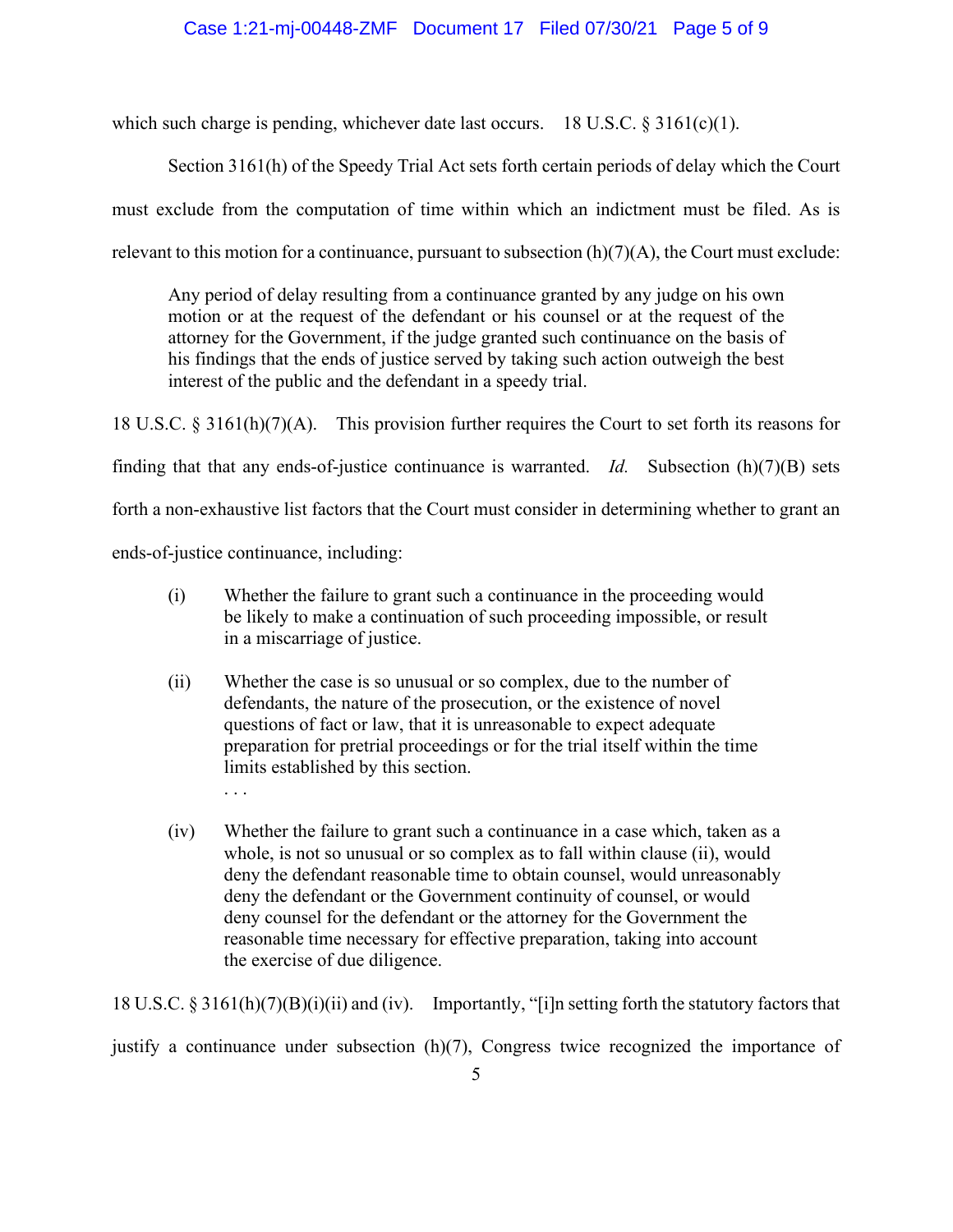#### Case 1:21-mj-00448-ZMF Document 17 Filed 07/30/21 Page 6 of 9

adequate pretrial preparation time." *Bloate v. United States*, 559 U.S. 196, 197 (2010) (*citing*  $§3161(h)(7)(B)(ii), (B)(iv)).$ 

An interests of justice finding is within the discretion of the Court. *See, e.g., United States v. Rojas-Contreras*, 474 U.S. 231, 236 (1985); *United States v. Hernandez*, 862 F.2d 17, 24 n.3 (2d Cir. 1988). "The substantive balancing underlying the decision to grant such a continuance is entrusted to the district court's sound discretion." *United States v. Rice*, 746 F.3d 1074 (D.C. Cir. 2014).

In this case, an ends-of-justice continuance is warranted under 18 U.S.C.  $\S 3161(h)(7)(A)$ based on the factors described in 18 U.S.C.  $\S 3161(h)(7)(B)(i)(ii)$  and (iv). As described above, the Capitol Attack is likely the most complex investigation ever prosecuted by the Department of Justice. Developing a system for storing and searching, producing and/or making available voluminous materials accumulated across hundreds of investigations, and ensuring that such system will be workable for both the government and defense, will take time. Even after a system generally agreeable to the government and the Federal Public Defender is designed and implemented, likely through the use of outside vendors, it will take time to load, process, search and review discovery materials. Further adding to production and review times, certain sensitive materials may require redaction or restrictions on dissemination, and other materials may need to be filtered for potentially privileged information before they can be reviewed by the prosecution.

The need for reasonable time to organize, produce, and review voluminous discovery is among multiple pretrial preparation grounds that Courts of Appeals have routinely held sufficient to grant continuances and exclude the time under the Speedy Trial Act. *See, e.g., United States v. Bikundi*, 926 F.3d 761, 777-78 (D.C. Cir. 2019)(Upholding ends-of-justice continuances totaling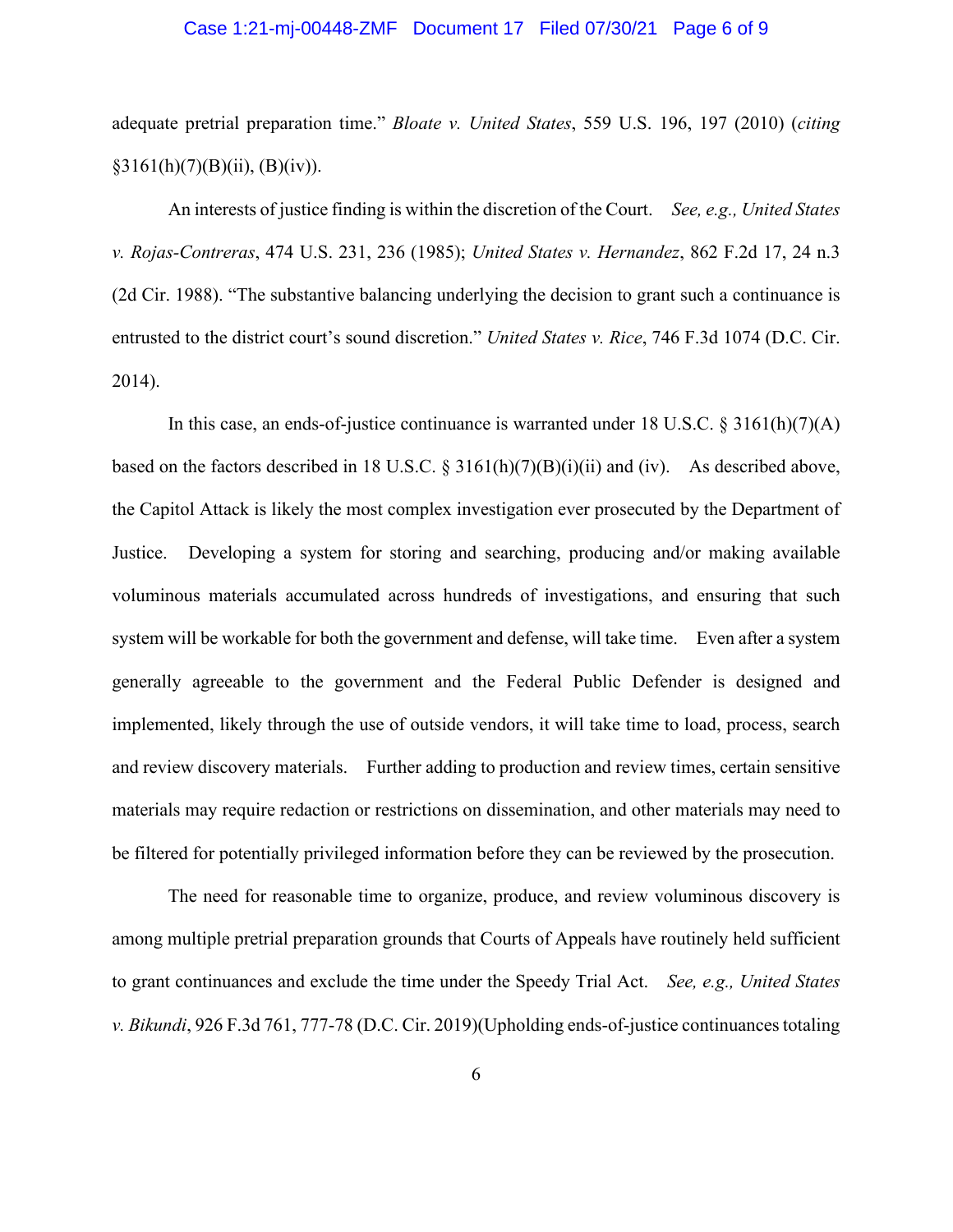#### Case 1:21-mj-00448-ZMF Document 17 Filed 07/30/21 Page 7 of 9

18 months in two co-defendant health care fraud and money laundering conspiracy case, in part because the District Court found a need to "permit defense counsel and the government time to both produce discovery and review discovery"); *United States v. Bell*, 925 F.3d 362, 374 (7<sup>th</sup> Cir. 2019)(Upholding two-month ends-of-justice continuance in firearm possession case, over defendant's objection, where five days before trial a superseding indictment with four new counts was returned, "1,000 pages of new discovery materials and eight hours of recordings" were provided, and the government stated that "it needed more than five days to prepare to try [the defendant] on the new counts"); *United States v. Vernon*, 593 F. App'x 883, 886 (11th Cir. 2014) (District court did not abuse its broad discretion in case involving conspiracy to commit wire and mail fraud by granting two ends-of-justice continuances due to voluminous discovery); *United States v. Gordon*, 710 F.3d 1124, 1157-58 (10<sup>th</sup> Cir. 2013)(Upholding ends-of-justice continuance of ten months and twenty-four days in case involving violation of federal securities laws, where discovery included "documents detailing the hundreds financial transactions that formed the basis for the charges" and "hundreds and thousands of documents that needs to be catalogued and separated, so that the parties could identify the relevant ones")(internal quotation marks omitted); *United States v. Lewis*, 611 F.3d 1172, 1177-78 (9<sup>th</sup> Cir. 2010)(Upholding ninety-day ends-ofjustice continuance in case involving international conspiracy to smuggle protected wildlife into the United States, where defendant's case was joined with several co-defendants, and there were on-going investigations, voluminous discovery, a large number of counts, and potential witnesses from other countries); *United States v. O'Connor*, 656 F.3d 630, 640 (7<sup>th</sup> Cir. 2011)(Upholding ends-of-justice continuances totaling five months and twenty days in wire fraud case that began with eight charged defendants and ended with a single defendant exercising the right to trial, based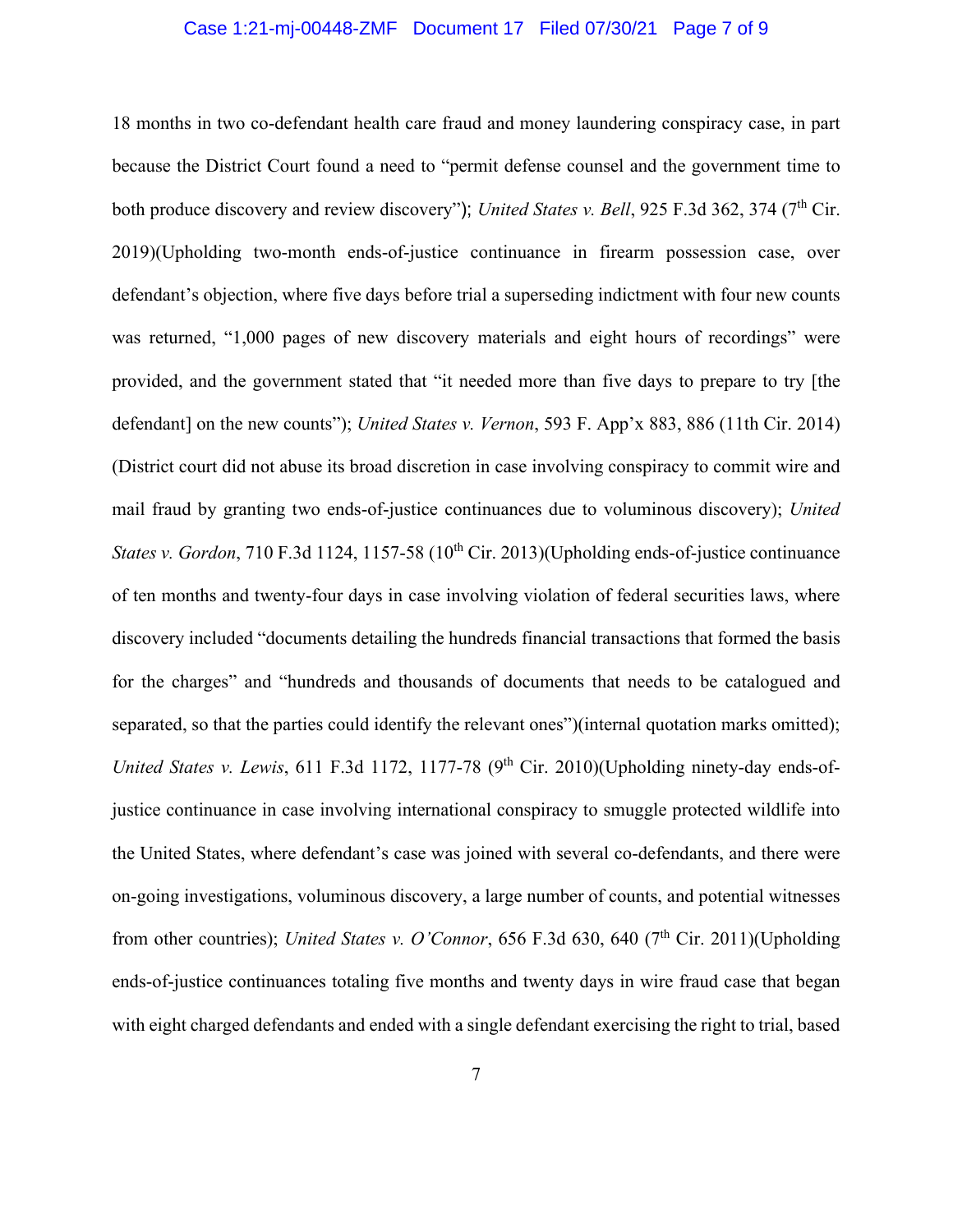#### Case 1:21-mj-00448-ZMF Document 17 Filed 07/30/21 Page 8 of 9

on "the complexity of the case, the magnitude of the discovery, and the attorneys' schedules").

In sum, due to the number of individuals currently charged across the Capitol Attack investigation and the nature of those charges, the on-going investigation of many other individuals, the volume and nature of potentially discoverable materials, and the reasonable time necessary for effective preparation by all parties taking into account the exercise of due diligence, the failure to grant such a continuance in this proceeding would be likely to make a continuation of this proceeding impossible, or result in a miscarriage of justice. Accordingly, the ends of justice served by granting a request for a continuance outweigh the best interest of the public and the defendant in a speedy trial.

Government counsel notified the defense of the filing of this motion, and counsel consents to the motion.

WHEREFORE, the government respectfully requests that this Court grant the motion to vacate the status conference currently set for August 3, 2021, and for a 60-day continuance of the above-captioned proceeding, and that the Court exclude the time within which an indictment must be filed under the Speedy Trial Act, 18 U.S.C. § 3161 *et seq*., on the basis that the ends of justice served by taking such actions outweigh the best interest of the public and the defendant in a speedy trial pursuant to the factors described in 18 U.S.C.  $\S 3161(h)(7)(A)$ ,  $(B)(i)$ ,  $(ii)$ , and  $(iv)$ .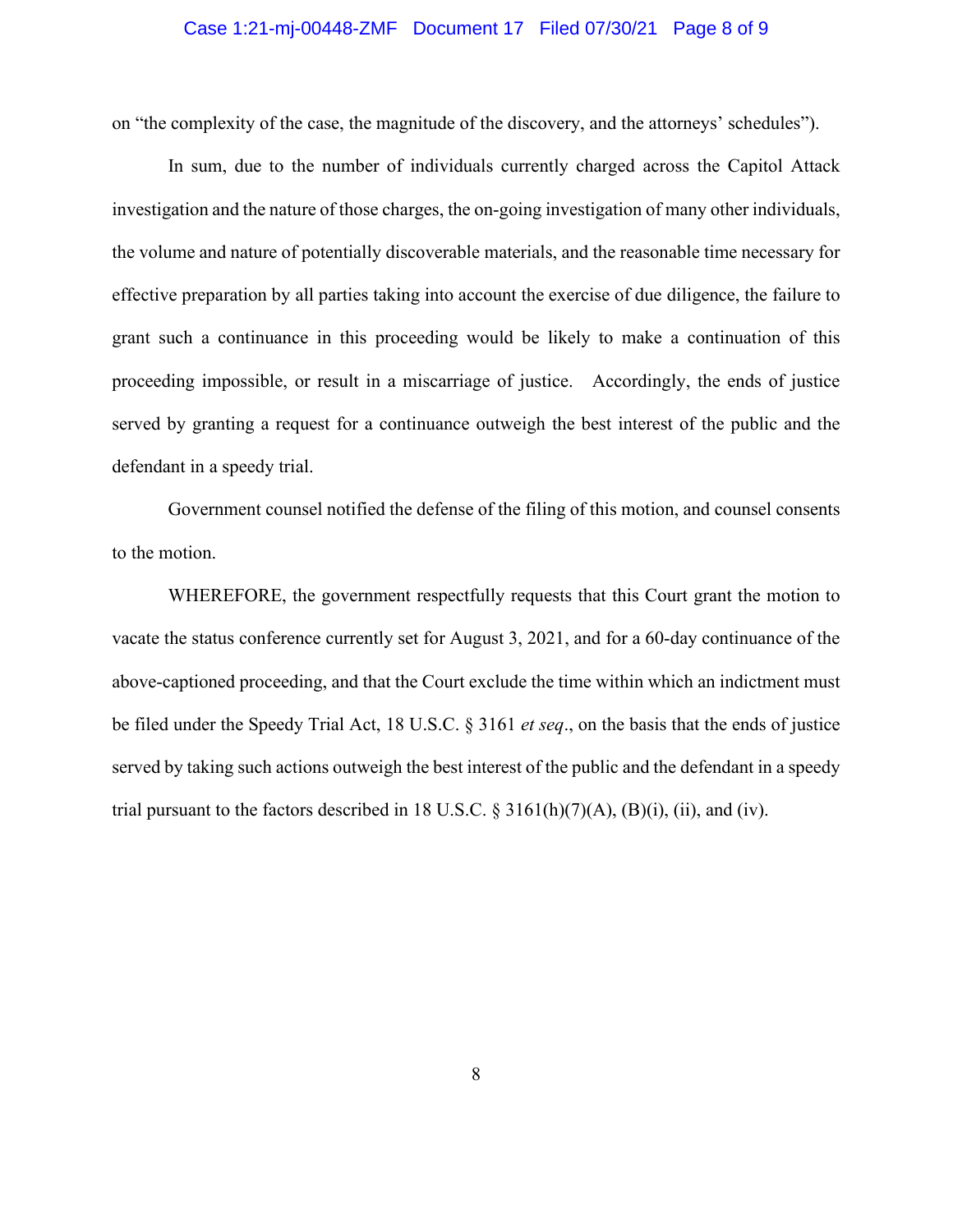Respectfully submitted,

CHANNING D. PHILLIPS Acting United States Attorney DC Bar No. 415793

By:  $\frac{1}{s}$ 

JENNIFER M. ROZZONI Assistant United States Attorneys Detailee NM Bar No. 14703 201 3rd Street, Suite 900 Albuquerque, NM 87102 jennifer.m.rozzoni@usdoj.gov (505) 350-6818

By:  $/s/$ 

DANIEL HONOLD Assistant United States Attorney NY Bar No. 5406715 555 Fourth Street, N.W., Room 3624 Washington, DC 20530 (202) 252-6898 Daniel.Honold@usdoj.gov

I HEREBY CERTIFY that I filed the foregoing pleading electronically through the CM/ECF system which caused the parties or counsel of record to be served by electronic means, as reflected on the Notice of Electronic Filing, and other methods of service as indicated therein on July 28, 2021.

/s/

JENNIFER M. ROZZONI Assistant United States Attorney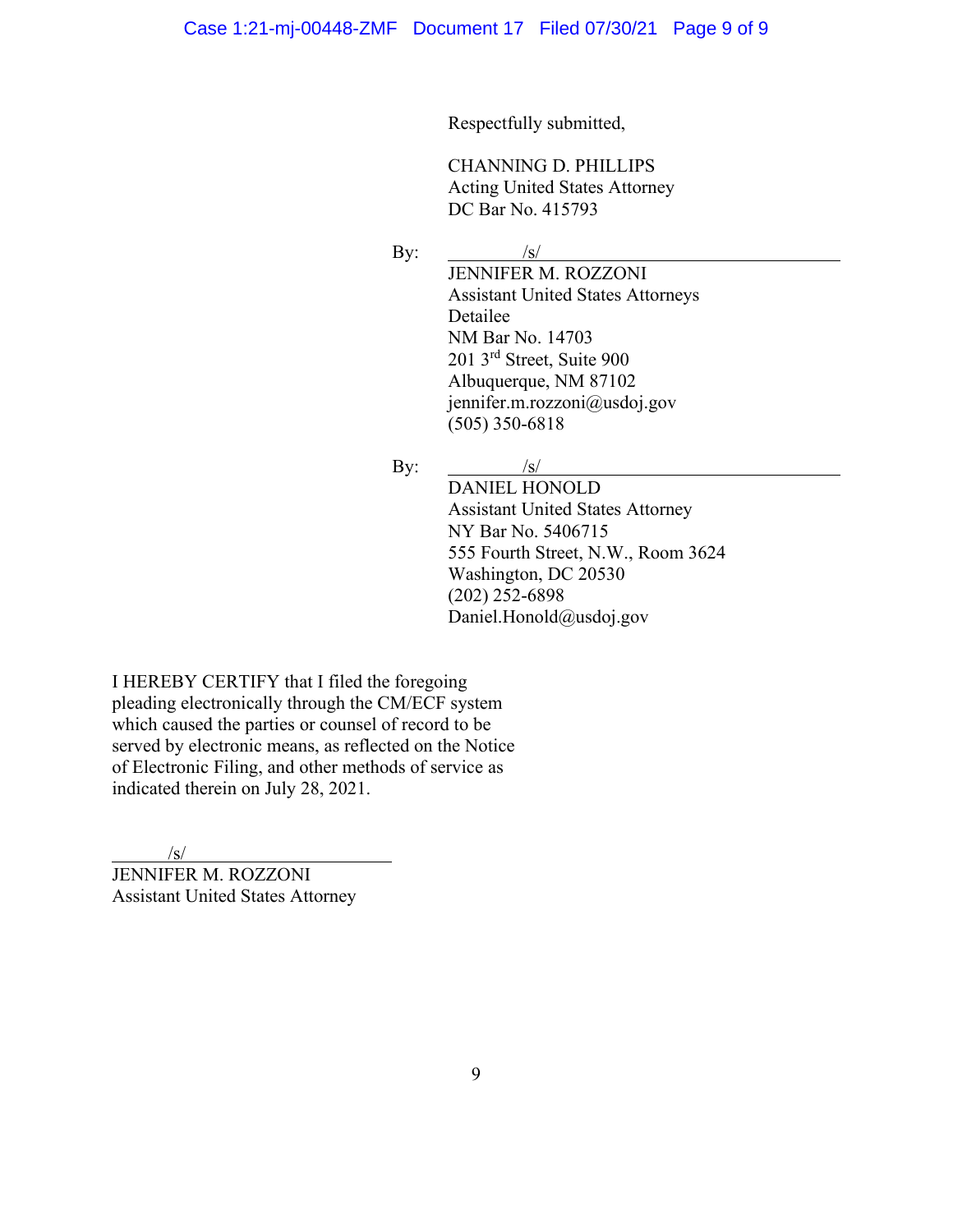# **UNITED STATES DISTRICT COURT FOR THE DISTRICT OF COLUMBIA**

| UNITED STATES OF AMERICA             |  |
|--------------------------------------|--|
|                                      |  |
| v.                                   |  |
|                                      |  |
| <b>KENNETH JOSEPH OWEN THOMAS, :</b> |  |
|                                      |  |
| Defendant.                           |  |

**v. : Criminal No. 21-MJ-448**

#### **ORDER**

Based upon the representations in the United States' Unopposed Motion to Continue and to Exclude Time Under the Speedy Trial Act, and upon consideration of the entire record, the Court makes the following findings:

Defendant is charged via indictment with offenses related to crimes that occurred at the United States Capitol on January 6, 2021. In brief, on that date, as a Joint Session of the United States House of Representatives and the United States Senate convened to certify the vote of the Electoral College of the 2020 U.S. Presidential Election, members of a large crowd that had gathered outside forced entry into the U.S. Capitol, including by breaking windows and by assaulting members of law enforcement, as others in the crowd encouraged and assisted those acts. Scores of individuals entered the U.S. Capitol without authority to be there. As a result, the Joint Session and the entire official proceeding of the Congress was halted until the Capitol Police, the Metropolitan Police Department, and other law enforcement agencies from the city and surrounding region were able to clear the Capitol of hundreds of unlawful occupants and ensure the safety of elected officials. This event in its entirety is hereinafter referred to as the "Capitol Attack."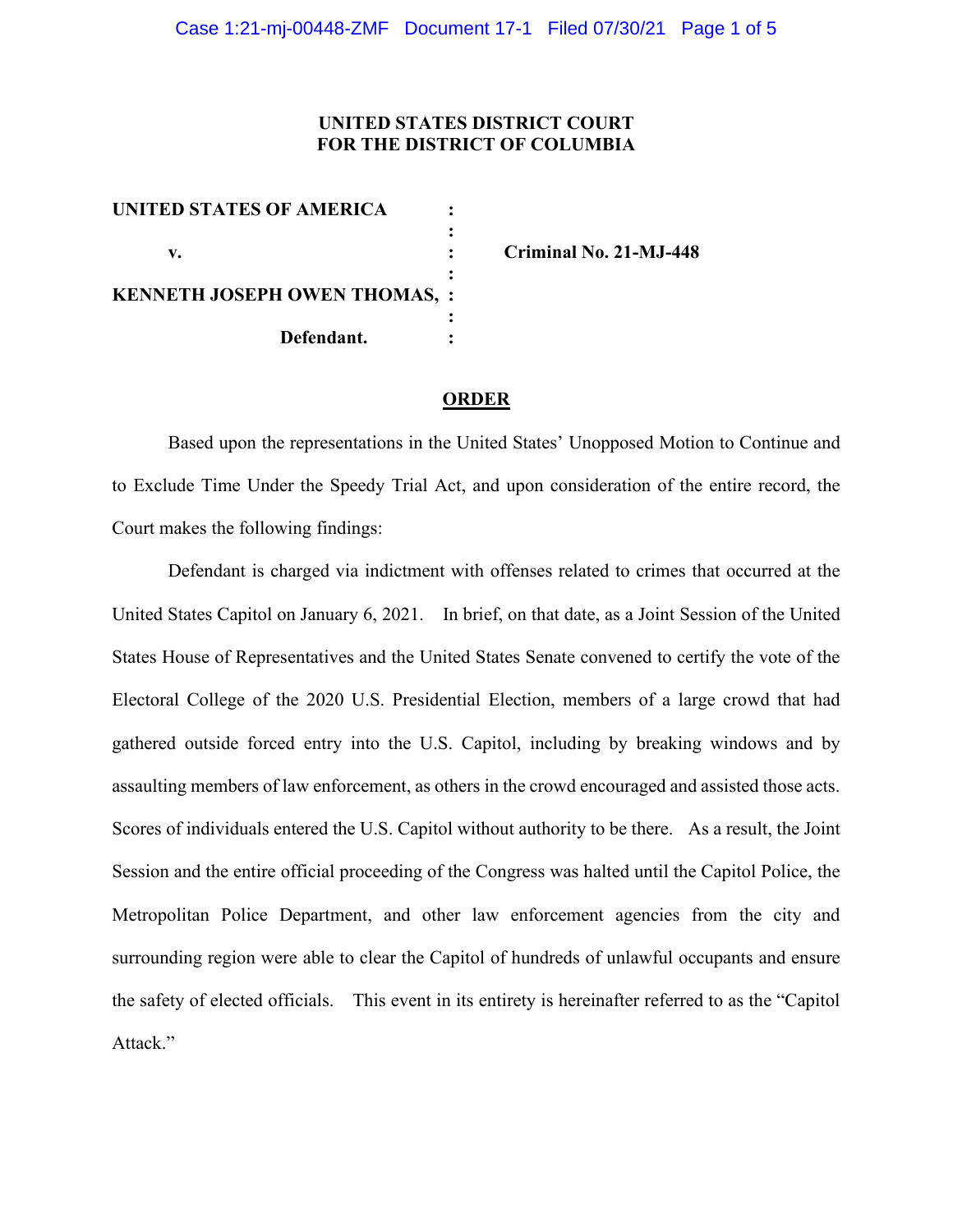## Case 1:21-mj-00448-ZMF Document 17-1 Filed 07/30/21 Page 2 of 5

The investigation and prosecution of the Capitol Attack will likely be one of the largest in American history, both in terms of the number of defendants prosecuted and the nature and volume of the evidence. Over 500 individuals have been charged in connection with the Capitol Attack. The investigation continues and the government expects that at least one hundred additional individuals will be charged. While most of the cases have been brought against individual defendants, the government is also investigating conspiratorial activity that occurred prior to and on January 6, 2021. The spectrum of crimes charged and under investigation in connection with the Capitol Attack includes (but is not limited to) trespass, engaging in disruptive or violent conduct in the Capitol or on Capitol grounds, destruction of government property, theft of government property, assaults on federal and local police officers, firearms offenses, civil disorder, obstruction of an official proceeding, possession and use of destructive devices, and conspiracy.

Defendants charged and under investigation come from throughout the United States, and a combined total of over 900 search warrants have been executed in almost all fifty states and the District of Columbia. Multiple law enforcement agencies were involved in the response to the Capitol Attack, which included officers and agents from U.S. Capitol Police, the District of Columbia Metropolitan Police Department, the Federal Bureau of Investigation, the Department of Homeland Security, the Bureau of Alcohol, Tobacco, Firearms and Explosives, the United States Secret Service, the United States Park Police, the Virginia State Police, the Arlington County Police Department, the Prince William County Police Department, the Maryland State Police, the Montgomery County Police Department, the Prince George's County Police Department, and the New Jersey State Police. Documents and evidence accumulated in the Capitol Attack investigation thus far include: (a) more than 15,000 hours of surveillance and body-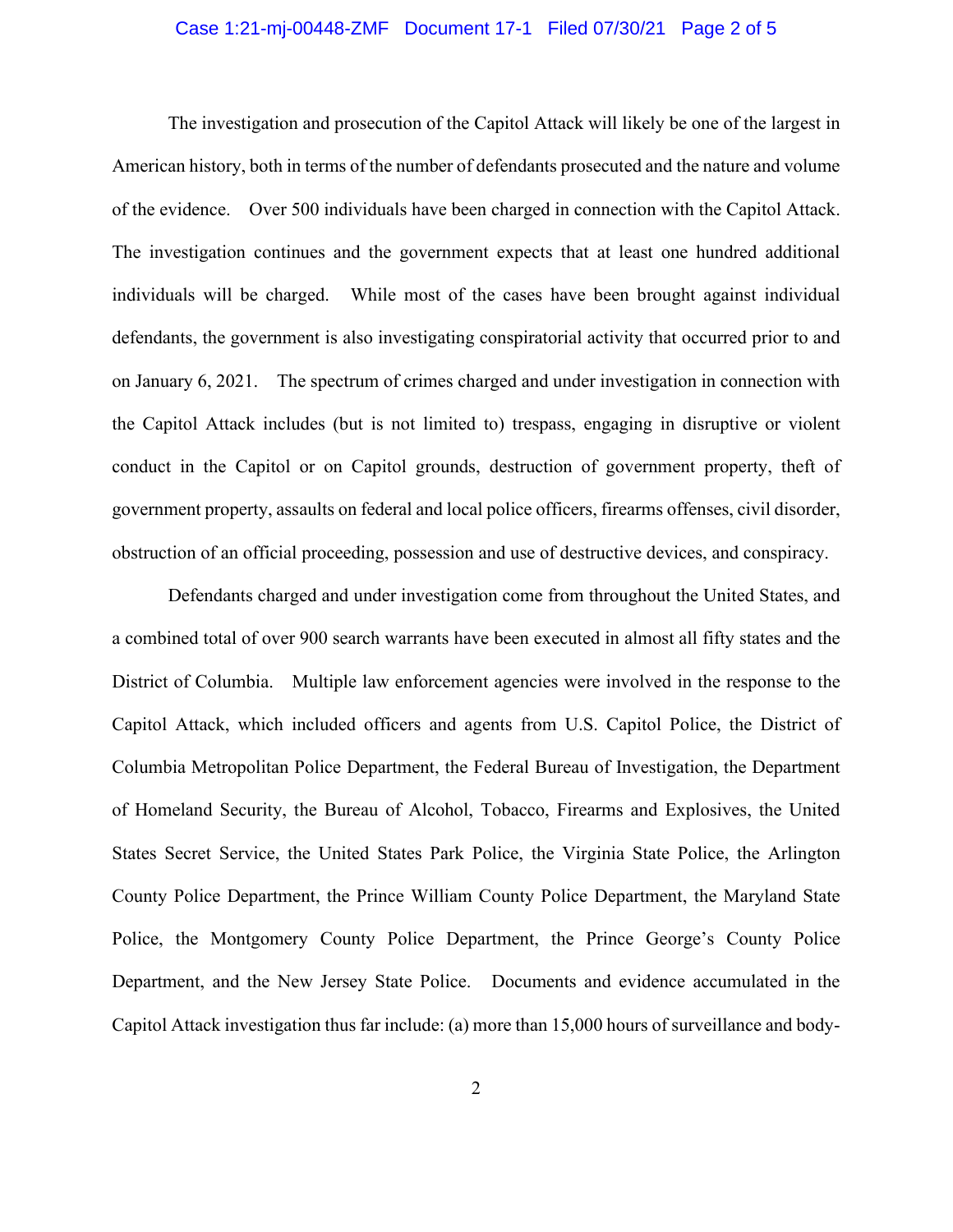## Case 1:21-mj-00448-ZMF Document 17-1 Filed 07/30/21 Page 3 of 5

worn camera footage from multiple law enforcement agencies; (b) approximately 1,600 electronic devices; (c) the results of hundreds of searches of electronic communication providers; (d) over 210,000 tips, of which a substantial portion include video, photo and social media; and (e) over 80,000 reports and 93,000 attachments related to law enforcement interviews of suspects and witnesses and other investigative steps. As the Capitol Attack investigation is still on-going, the number of defendants charged and the volume of potentially discoverable materials will only continue to grow. In short, even in cases involving a single defendant, the volume of discoverable materials is likely to be significant.

The government, in consultation with the Federal Public Defender, is developing a comprehensive plan for handling, tracking, processing, reviewing and producing discovery across the Capitol Attack cases. Under the plan, the discovery most directly and immediately related to pending charges in cases involving detained defendants will be provided within the next thirty to sixty days. Cases that do not involve detained defendants will follow thereafter. Such productions will also be supplemented on an on-going basis. In the longer term, the plan will include a system for storing, organizing, searching, producing and/or making available voluminous materials such as those described above in a manner that is workable for both the government and hundreds of defendants. This latter portion of the plan will require more time to develop and implement, including further consultation with the Federal Public Defender.

In this case, an ends-of-justice continuance is warranted under 18 U.S.C. § 3161(h)(7)(A) based on the factors described in 18 U.S.C. § 3161(h)(7)(B)(i)(ii) and (iv). As described above, the Capitol Attack is likely the most complex investigation ever prosecuted by the Department of Justice. Developing a system for storing and searching, producing and/or making available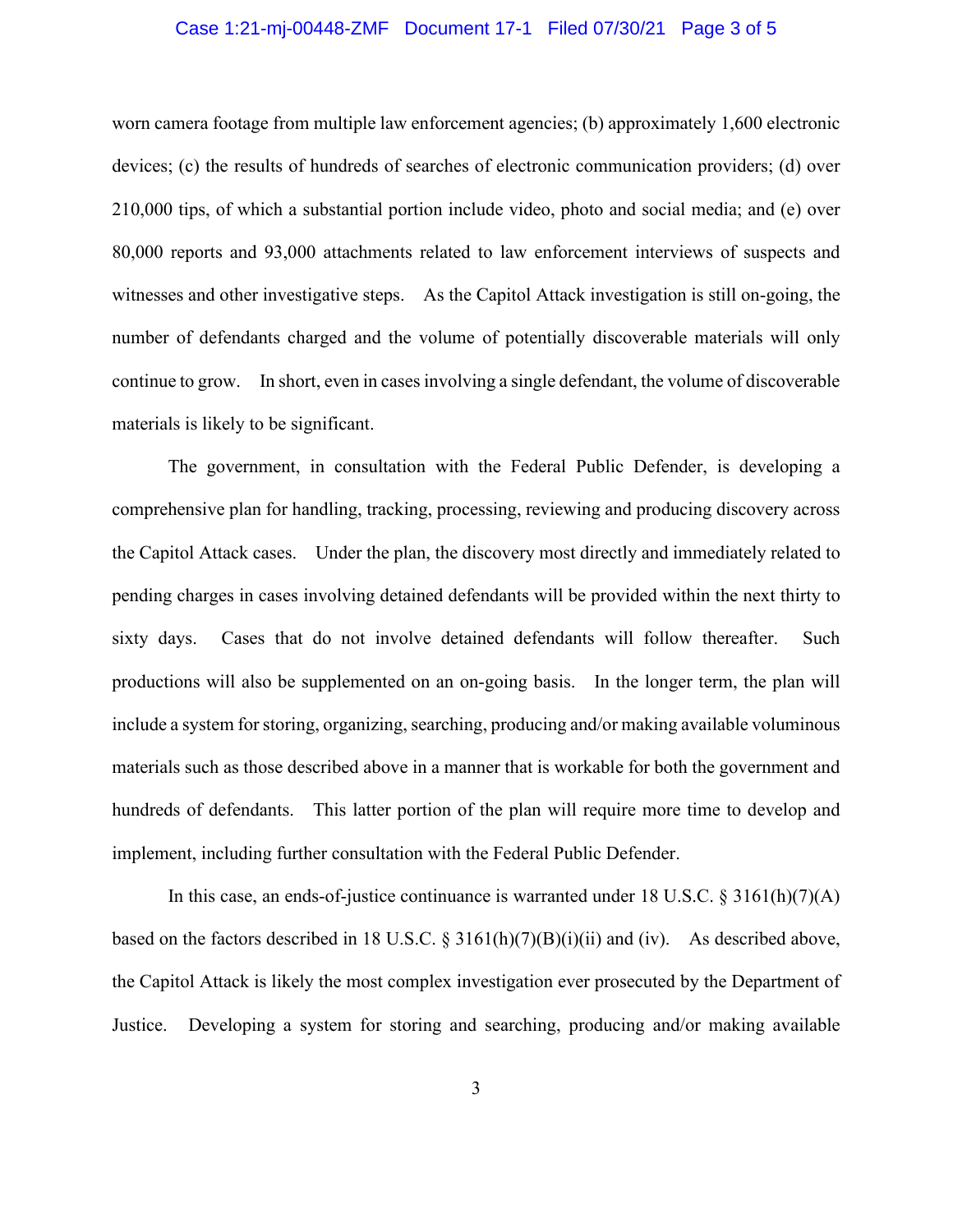## Case 1:21-mj-00448-ZMF Document 17-1 Filed 07/30/21 Page 4 of 5

voluminous materials accumulated across hundreds of investigations, and ensuring that such system will be workable for both the government and defense, will take time. Even after a system generally agreeable to the government and the Federal Public Defender is designed and implemented, likely through the use of outside vendors, it will take time to load, process, search and review discovery materials. Further adding to production and review times, certain sensitive materials may require redaction or restrictions on dissemination, and other materials may need to be filtered for potentially privileged information before they can be reviewed by the prosecution.

In sum, due to the number of individuals currently charged across the Capitol Attack investigation and the nature of those charges, the on-going investigation of many other individuals, the volume and nature of potentially discovery materials, and the reasonable time necessary for effective preparation by all parties taking into account the exercise of due diligence, the failure to grant such a continuance in this proceeding would be likely to make a continuation of this proceeding impossible, or result in a miscarriage of justice. Accordingly, the ends of justice served by granting a request for a continuance outweigh the best interest of the public and the defendant in a speedy trial.

Therefore, it is this \_\_\_\_\_\_\_\_\_\_\_ day of \_\_\_\_\_\_\_\_\_\_\_\_, 2021,

**ORDERED** that the United States' Unopposed Motion to Continue and to Exclude Time Under the Speedy Trial Act, is hereby GRANTED; it is further

**ORDERED** that this proceeding is continued to , 2021, at ; and it is further